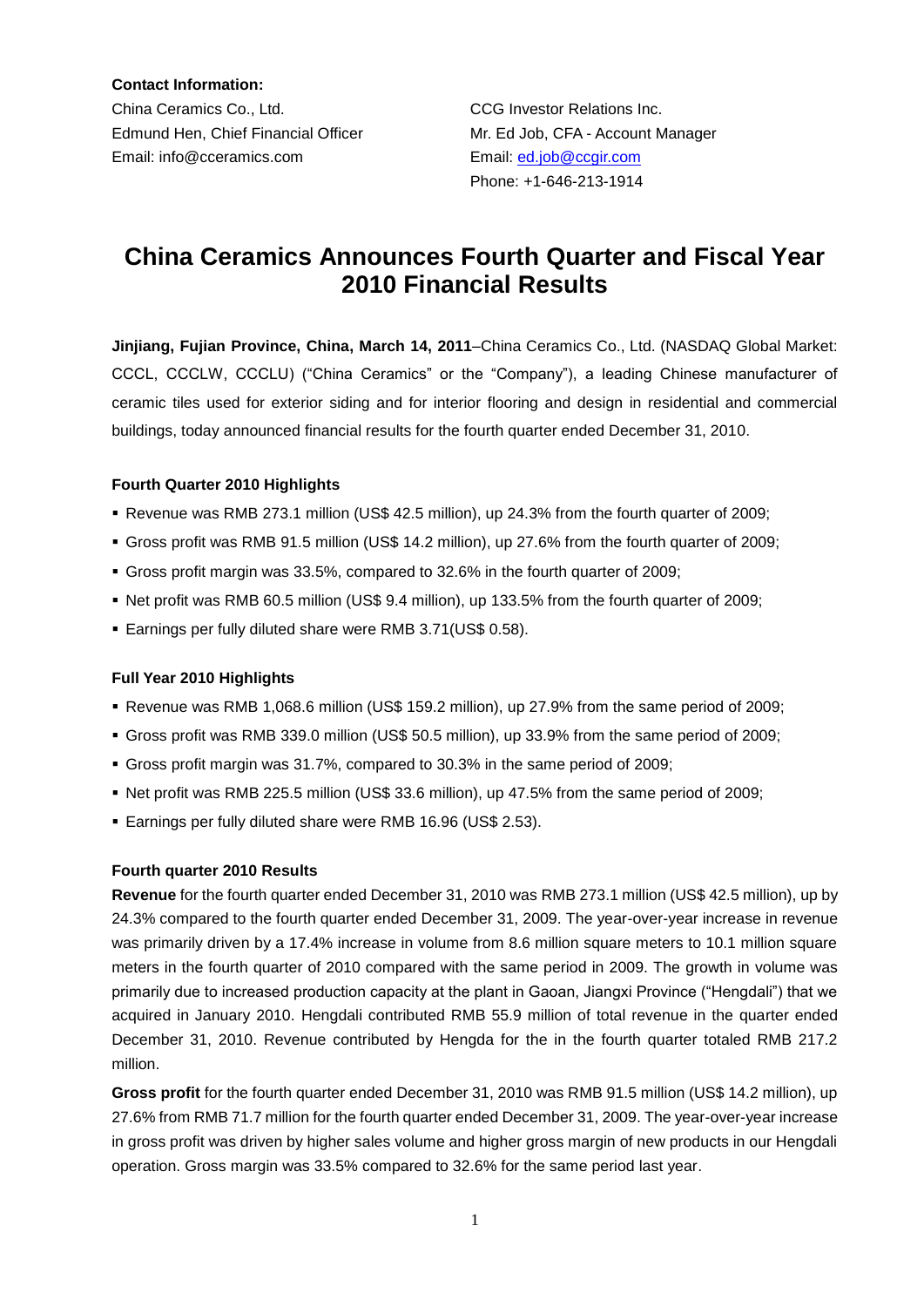**Administrative expenses** for the fourth quarter ended December 31, 2010 were RMB 6.5 million (US\$ 1.0 million), up 140.7% from RMB 2.7 million (US\$ 0.4 million) in the fourth quarter of 2009. The year-over-year increase in administrative expenses was primarily due to the additional depreciation and amortization expenses RMB 0.3 million (US\$ 0.05 million) incurred from the acquisition of property, plant and equipment, consulting expenses RMB 0.5 million (US\$ 0.08 million) related to the public offering in November 2010, as well as from legal consulting RMB 1.6 million (US\$ 0.3 million), the increased salary RMB 0.4 million (US\$ 0.06 million) of Hengdali and other expenses related to China Ceramics' status as a public company.

**Selling and distribution expenses** for the fourth quarter ended December 31, 2010 were RMB 2.4 million (US\$ 0.4 million), or 0.9% of sales, compared to RMB 1.9 million, or 0.9% of sales, in the same period of 2009. The year-over-year increase in selling expenses was due to the higher payroll (RMB 0.2 million) and advertising expenses (RMB 0.3 million) at the newly acquired Hengdali facility.

**Finance costs** for the fourth quarter ended December 31, 2010 were RMB 1.5 million (US\$ 0.2million), up 275.0% from RMB 0.4 million in the fourth quarter of 2009. The year-over-year increase in finance costs resulted from loans (RMB 55.0 million) assumed in connection with the acquisition of Hengdali.

**Profit from operations** for the fourth quarter ended December 31, 2010 was RMB 83.6 million (US\$ 13.0 million), up 20.5% from RMB 69.4 million in the fourth quarter of 2009. The year-over-year increase in profit from operations was the result of higher revenue and the absence of one-time merger costs (RMB 26.4) million) incurred in the fourth quarter of 2009.

**Other income** for the fourth quarter ended December 31, 2010 was RMB 1.0 million (US\$ 0.2 million), down 56.5% from RMB 2.3 million in the same period of 2009. Other income mainly consisted of sale of waste parts such as scrap metals, gears and transportation belts from equipment and moldings, and foreign exchange gain/loss. The year-over-year decrease in other income was primarily due to foreign exchange loss (RMB 0.8 million) in the fourth quarter ended December 31, 2010.

**Net profit** for the fourth quarter ended December 31, 2010 was RMB 60.5 million (US\$ 9.4 million), up 133.5% from the same period in 2009. The year-over-year increase in net profit was primarily driven by strong growth in revenue of Hengdali, 2010 and the absence of one-time merger costs (RMB 26.4 million) incurred in November 2009, which reduced the net profit for the fourth quarter of 2009.

**Earnings per fully diluted share** were RMB 3.71 (US\$ 0.58) for the fourth quarter ended December 31, 2010, up 22.4% from RMB 3.03 (US\$ 0.44) over the same period in 2009. The year-over-year increase in earnings per share was mainly due to the strong growth in net profit, meanwhile offset by increased share numbers. On November 24, 2010, 3,350,000 shares were issued, bringing the number of issued and outstanding shares to 16,459,202 as of December 31, 2010.

## **Full Year 2010 Results**

Revenue for the year ended December 31, 2010 increased by 27.9% to RMB 1,068.6 million (US\$ 159.2 million) compared to the year ended December 31, 2009. Gross profit was RMB 339.0 million (US\$ 50.5 million), up 33.9% from RMB 253.2 million in the year ended December 31, 2009. Gross margin was 31.7% compared to 30.3% in the same period of 2009. Selling expenses were RMB 7.2 million (US\$ 1.1 million), compared to RMB 6.9 million in the same period of 2009. Administrative expenses were RMB 25.5 million (US\$ 3.8 million), compared to RMB 10.1 million for the same period of 2009. Net profit for the whole year ended December 31, 2010 was RMB 225.5 million (US\$ 33.6 million), up 47.5% from the same period in 2009. Earnings per fully diluted share were RMB 16.96 (US\$ 2.53) for the year ended December 31, 2010, down from RMB 23.65 in the same period of 2009.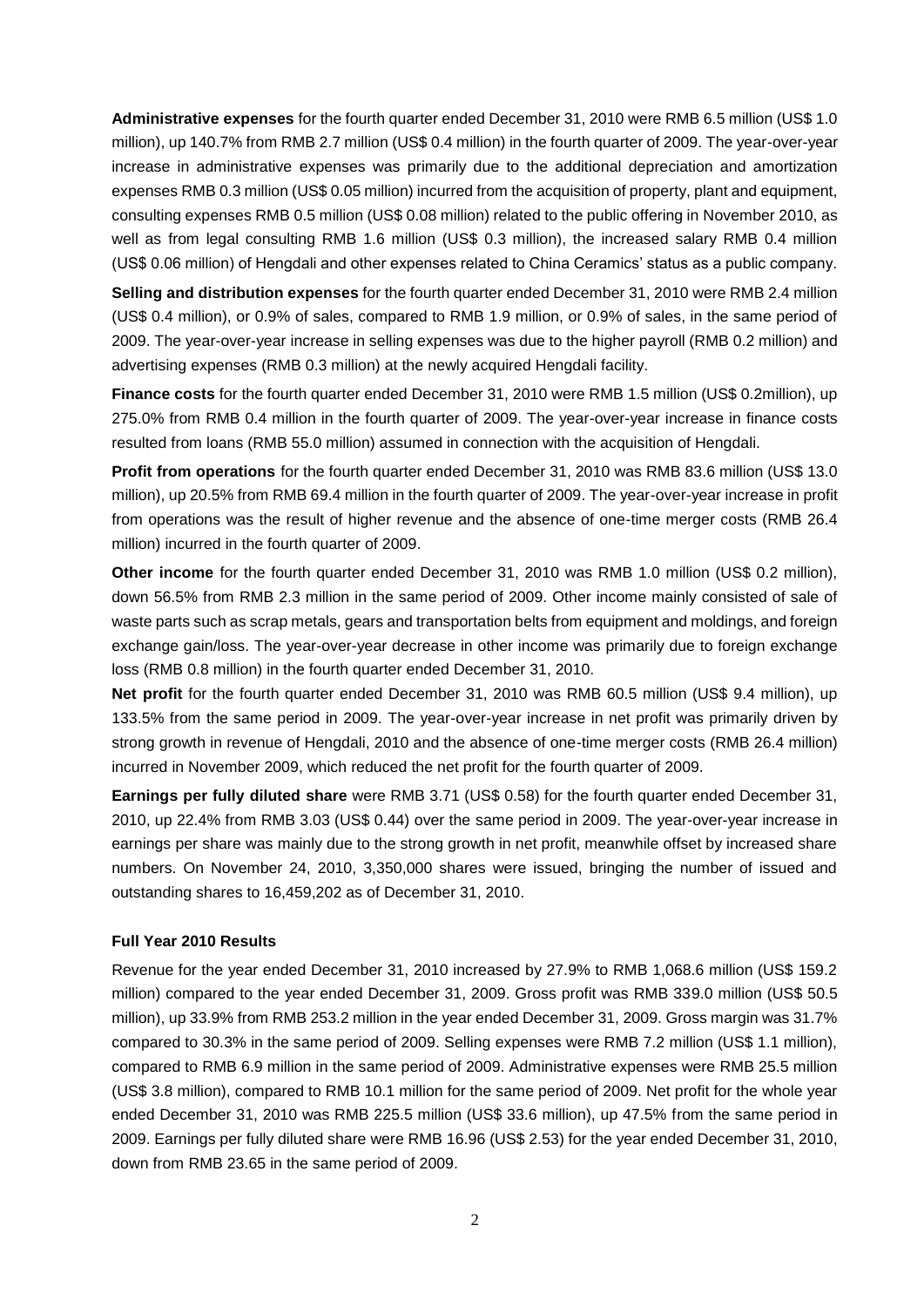#### **Fourth Quarter 2010 Statements of Selected Financial Position Items**

- Cash and bank balances were RMB 263.5 million (US\$ 39.9 million) as of December 31, 2010, compared with RMB 41.5 million (US\$ 6.2 million) as of September 30, 2010 and RMB 150.1 million (US\$ 22.0 million) as of December 31, 2009. The increase in the cash and bank balances was partially due to the net proceeds generated from the sale of shares in our November 2010 public offering, which amounted to approximately RMB 159.6 million (US\$ 24.0 million). The dynamic growth in revenue also increased the cash generated from operating activities.
- Inventory turnover was 73 days as of December 31, 2010 compared with 66 days as of September 30, 2010 and 77 days as of December 31, 2009. The increase in inventory turnover resulted from the Company building up inventory ahead of backlog orders. The year-over-year decrease in the inventory turnover was due to the increased delivery rate, the goods were picked up by customers directly now rather than delivered by the Company.
- Trade receivables turnover was 95 days as of December 31, 2010 compared with 109 days as of September 30, 2010 and 102 days as of December 31, 2009. The Company's trade receivables include a 17% value-added-tax ("VAT"), whereas reported revenue is net of VAT. Trade receivables turnover excluding VAT amounts was 81 days as of December 31, 2010 compared with 93 as of September 30, 2010 and 87 days as of December 31, 2009. The year-over-year decrease in the trade receivables turnover was due to the better cash collection in the fourth quarter ended December 31, 2010.
- Trade payables turnover was 76 days as of December 31, 2010 compared with 71 days as of September 30, 2010 and 69 days as of December 31, 2009. The increase in the trade payables turnover compared to the third quarter of 2010 resulted from the increased balance of trade payables as of December 31, 2010 with the significant increase in inventory.
- **Bank borrowings (including both short-term borrowings and long-term borrowings) were RMB 97.0 million** (US\$ 14.7million) as of December 31, 2010 compared to RMB 99.7 million (US\$ 14.9 million) as of September 30, 2010 and RMB 26.5 million (US\$ 3.9 million) as of December 31, 2009.
- Capital expenditures for Hengda were approximately RMB 100.4 million (US\$ 15.0 million) in 2010. In the fourth quarter ended December 31, 2010, the Company invested RMB 26.4 million (US\$ 3.9 million) to replace and improve older manufacturing equipment at Hengda. The enhancement of production lines increased annual production capacity at Hengda to 32.2 million square meters of ceramic tiles, up from 28 million square meters. China Ceramics' total capacity from the beginning of 2011 currently stands at 42.2 million square meters. The capital expenditure for phase II of the construction and expansion of the Hengdali plant was approximately RMB 91.6 million (US\$ 13.6 million) in 2010. The Company expects the completion of phase II at Hengdali will happen at the beginning of second quarter of 2011, which is expected to increase annual production capacity to 24 million square meters, up from 10 million square meters. As a result, China Ceramics expects to have total production capacity of approximately 56.2 million square meters after the completion of the phase II in the second quarter of 2011, up from 38 million square meters at the end of 2010.

## **Liquidity and capital resources**

**Cash flow provided by operating activities** was RMB 204.2 million (US\$ 30.4 million) for the year ended December 31, 2010, an increase of RMB 44.6 million (US\$ 7.1 million), or 27.9% from the RMB 159.6 million (US\$ 23.3 million) net cash provided by operating activities for the same period in 2009. The year-over-year increase was mainly due to the increase in revenue and a decrease in trade receivables of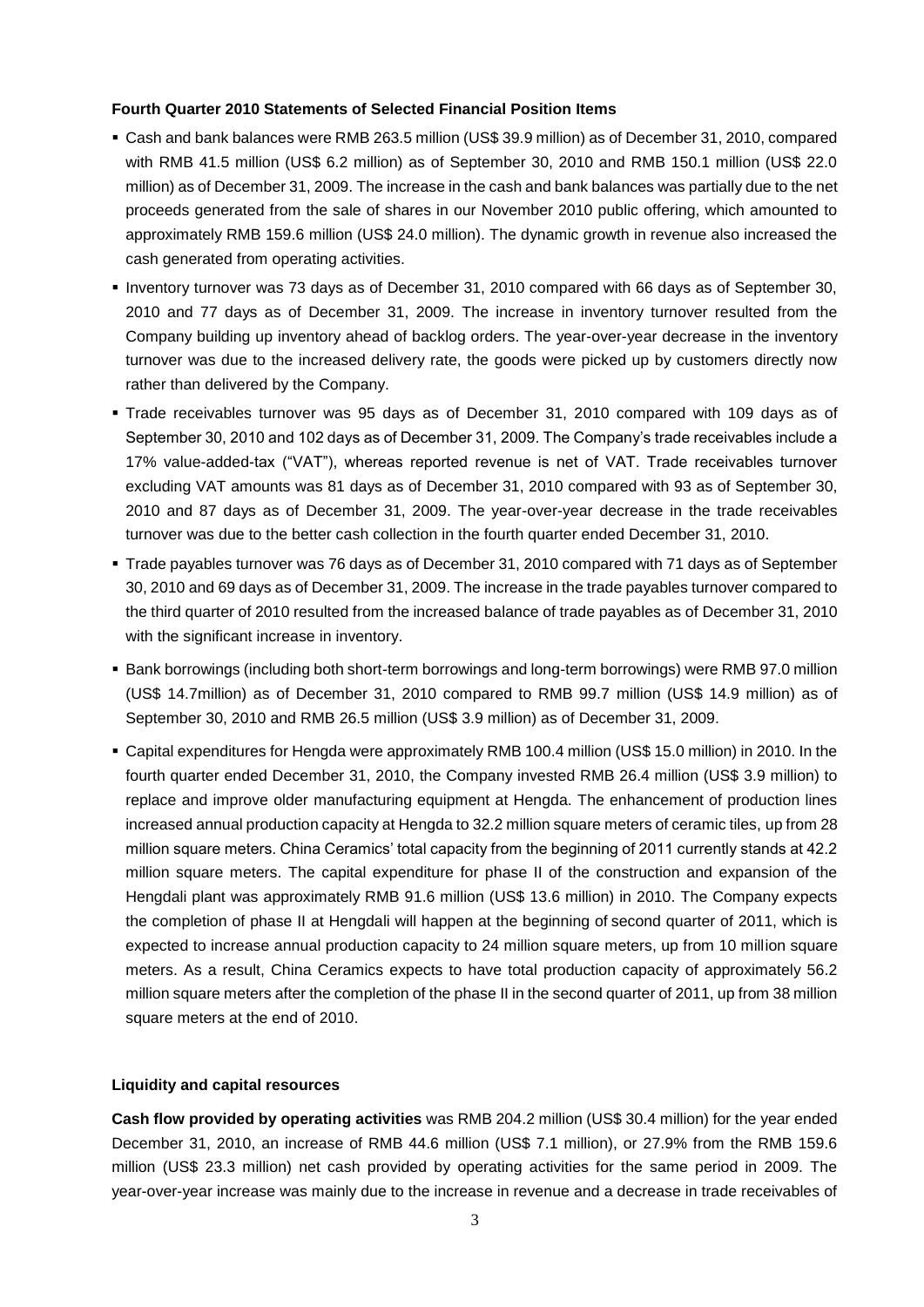RMB 62.9 million, primarily offset by an increase in inventories of RMB 68.0 million and a decrease in accrued liabilities and other payables of RMB 29.1 million..

**Cash flow used in investing activities** in the year ended December 31, 2010 was RMB 254.1 million (US\$ 37.8 million), compared to RMB 152.3 million (US\$ 22.3 million) of net cash outflow used in investing activities in the same period of 2009. The increase was mainly due to an increase in acquisition of property, plant and equipment for (i) the completion of phase I construction and expansion of Hengdali (RMB 30.2 million (US\$ 4.5 million)) (ii) the initial stage of phase II construction for Hengdali (RMB 91.6 million (US\$ 13.6 million)) and (iii) improvements of RMB 100.4 million (US\$ 15.0 million) at our Hengda facility, which led to capital expenditures of an aggregate of RMB 222.2 million (US\$ 33.1 million) during 2010.

**Cash flow generated from financing activities** was RMB 163.2 million (US\$ 24.5 million) for the year ended December 31, 2010, as compared to approximately RMB 91.1 million (US\$ 13.3 million) cash generated from financing activities in the same period of 2009 and was primarily attributable to a RMB 159.6 million (US\$ 24.0 million) from issuance of new shares, which was partially offset by the repayment of bank loans of RMB 62.2 million (US\$ 9.3 million).

#### **Recent Developments**

The shareholders of the Company approved the 2010 Incentive Compensation Plan ("the Plan") at the annual meeting held on December 27, 2010. In accordance with the Plan, the Board of Directors of the Company has appointed the Compensation Committee (the "Committee") to administer the Plan. In accordance with the Plan, on January 27, 2011, the Committee recommended, and the Board approved, awards of 1,130,000 options to Huang Jia Dong, Su Pei Zhi, Su Wei Feng, Hen Man Edmund, Paul K. Kelly, Cheng Yan Davis, Ding Wei Dong and William L. Stulginsky effective as of January 27, 2011 ("Award Date") at an exercise price of \$7.65 per share (25% of the options awarded vest on January 27, 2011, 25% on January 27, 2012 (12 months from Award Date), 25% on January 27, 2013 (24 months from Award Date) and 25% on January 27, 2014 (36 months from the Award Date) respectively). The fair value evaluation of the equity has not been completed as of the report date.

#### **Business Outlook**

The Company's backlog of orders for delivery in the first quarter of 2011 is approximately RMB 323.2 million (US\$ 49.0 million), representing a year-over-year growth rate of 33.4% compared to the first quarter of 2010. The expected sales volume in the first quarter of 2011 is approximately 11.5 million square meters, representing a 30.7% increase from 8.8 million square meters sold in the first quarter of 2010.

#### **Conference Call Information**

The Company will host a conference call at 9:00 am EDT on Monday, March 14, 2010. Listeners may access the call by dialing +1 (866) 395-5819 five to ten minutes prior to the scheduled conference call time. International callers should dial +1 (706) 643-6986. The conference participant pass code is 49178270. A replay of the conference call will be available for 14 days starting from 11:00 am ET on Monday, March 14, 2010. To access the replay, dial +1 (800) 642-1687. International callers should dial +1 (706) 645-9291. The pass code is 49178270.

#### **About China Ceramics Co., Ltd**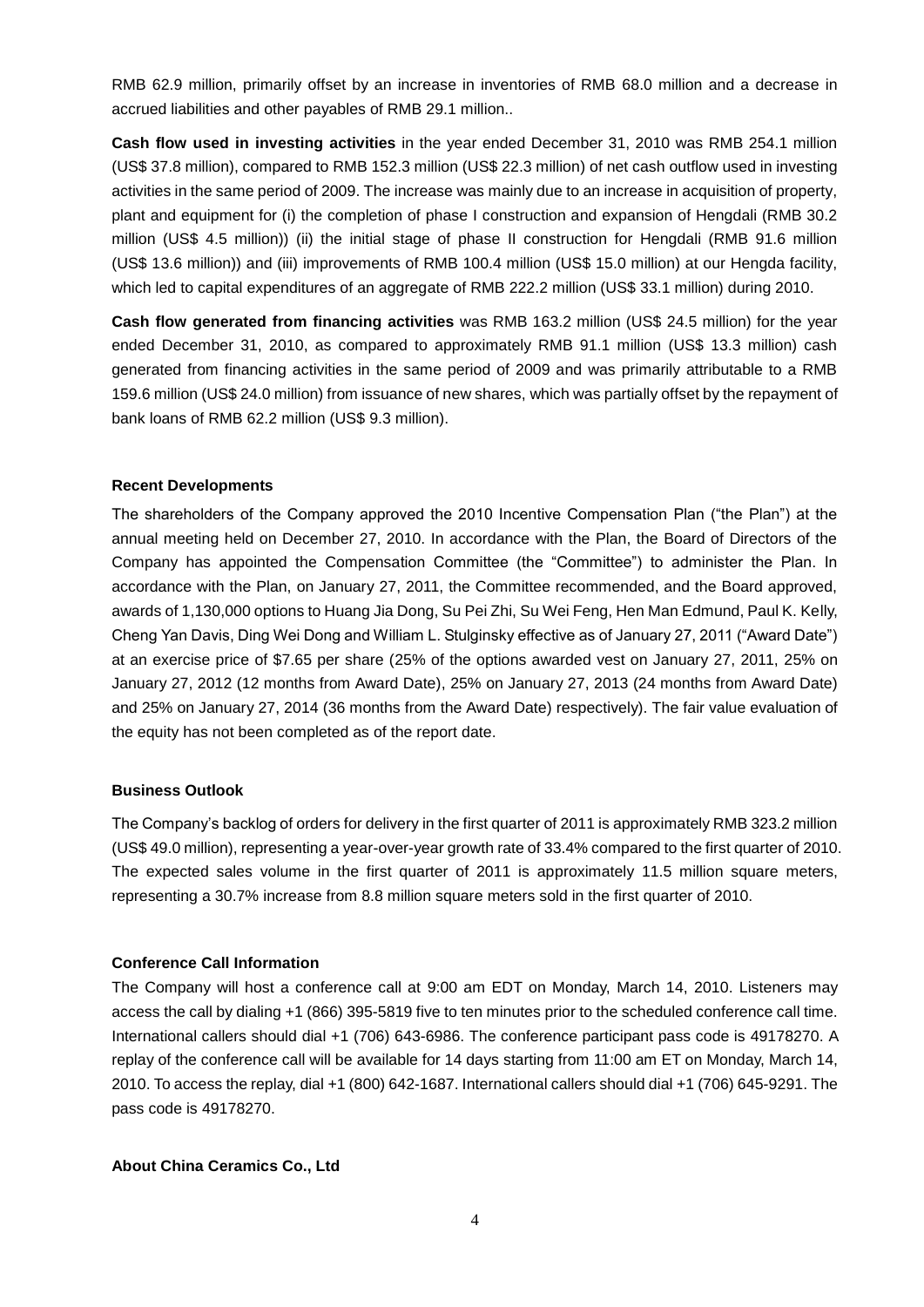China Ceramics Co., Ltd. is a leading manufacturer of ceramic tiles in China. The Company's ceramic tiles are used for exterior siding, interior flooring, and design in residential and commercial buildings. China Ceramics' products, sold under the "Hengda" or "HD", "Hengdeli" or "HDL", "TOERTO" and "WULIQIAO" brands, are available in over 2000 styles, colors and sizes combinations and are distributed through a network of exclusive distributors or directly to large property developers. For more information, please visit [http://www.cceramics.com](http://www.cceramics.com/)

#### **Currency Convenience Translation**

The Company's financial information is stated in Reminbi ("RMB"). The translation of RMB amounts into United States dollars in the earning release is included solely for the convenience of readers. For statements of financial position data, translation of RMB into U.S. dollars has been made using historic spot exchange rates published by [www.federalreserve.gov.](http://www.federalreserve.gov/) For statements of comprehensive income data, translation of RMB into U.S. dollars has been made using the average of historical daily exchange rates. Such translations should not be construed as representations that RMB amounts could be converted into U.S. dollars at that rate or any other rate, or to be the amounts that would have been reported under IFRS.

#### *Safe Harbor Statement*

*Certain of the statements made in this press release are "forward-looking statements" within the meaning and protections of Section 27A of the Securities Act of 1933, as amended, and Section 21E of the Securities Exchange Act of 1934, as amended. Forward-looking statements include statements with respect to our beliefs, plans, objectives, goals, expectations, anticipations, assumptions, estimates, intentions, and future performance, and involve known and unknown risks, uncertainties and other factors, which may be beyond our control, and which may cause the actual results, performance, capital, ownership or achievements of the Company to be materially different from future results, performance or achievements expressed or implied by such forward-looking statements. All statements other than statements of historical fact are statements that could be forward-looking statements. You can identify these forward-looking statements through our use of words such as "may," "will," "anticipate," "assume," "should," "indicate," "would," "believe," "contemplate," "expect," "estimate," "continue," "plan," "point to," "project," "could," "intend," "target" and other similar words and expressions of the future.* 

*All written or oral forward-looking statements attributable to us are expressly qualified in their entirety by this cautionary notice, including, without limitation, those risks and uncertainties described in our annual report on Form 20-F for the year ended December 31, 2009 and otherwise in our SEC reports and filings, including the final prospectus for our offering. Such reports are available upon request from the Company, or from the Securities and Exchange Commission, including through the SEC's Internet website at http://www.sec.gov. We have no obligation and do not undertake to update, revise or correct any of the forward-looking statements after the date hereof, or after the respective dates on which any such statements otherwise are made.*

## **FINANCIAL TABLES FOLLOW**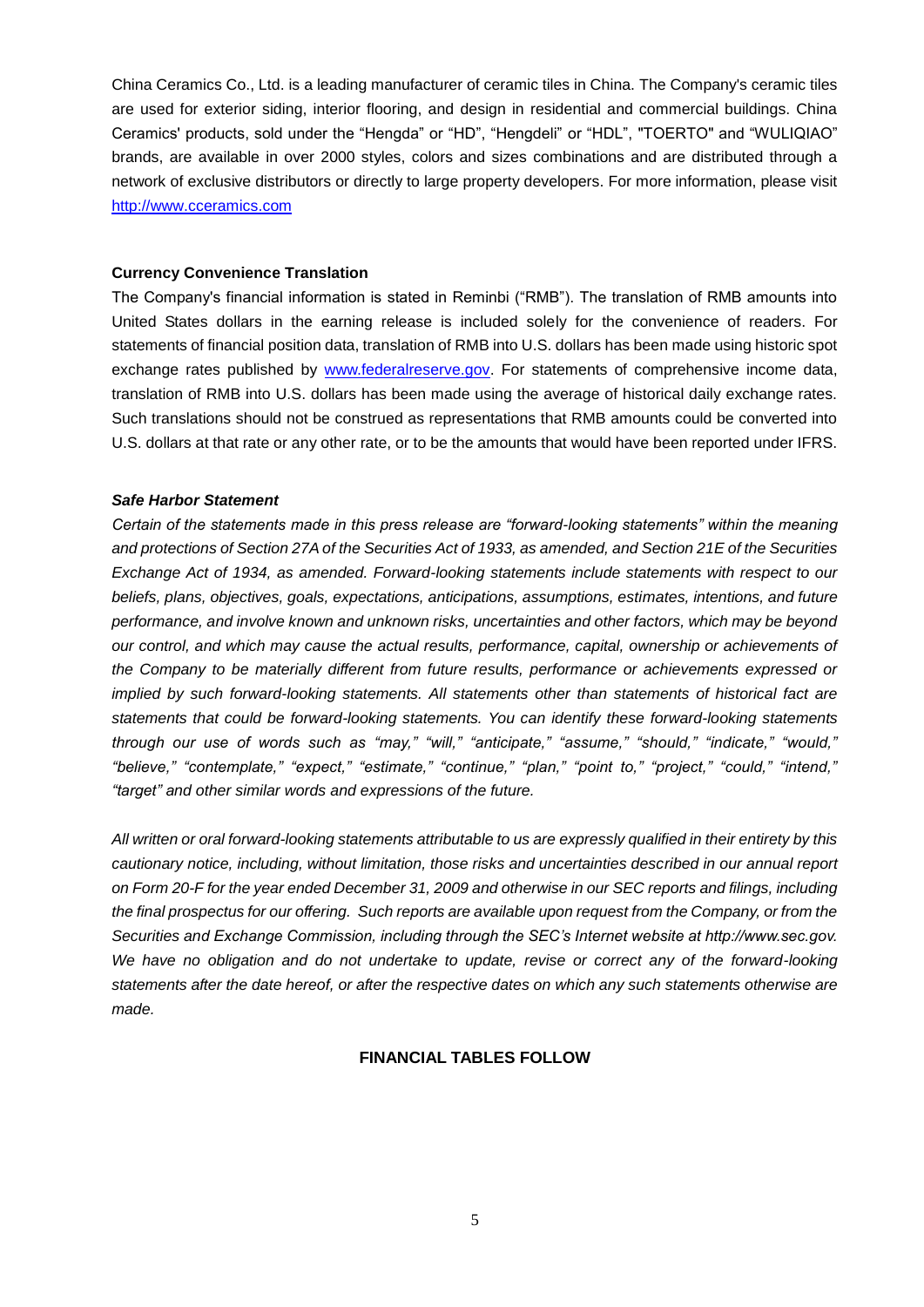## **CHINA CERAMICS CO., LTD. AND ITS SUBSIDIARIES CONDENSED CONSOLIDATED STATEMEMTS OF FINANCIAL POSITION (RMB in thousands)**

|                                        | As at<br>December 31, 2010 | As at<br>December 31, 2009 |
|----------------------------------------|----------------------------|----------------------------|
|                                        | (UNAUDITED)                |                            |
| <b>ASSETS AND LIABILITIES</b>          |                            |                            |
| <b>Non-current assets</b>              |                            |                            |
| Property, plant and equipment          | 459,161                    | 64,184                     |
| Land use rights                        | 31,936                     | 165                        |
| Goodwill                               | 3,735                      |                            |
|                                        | 494,832                    | 64,349                     |
| <b>Current assets</b>                  |                            |                            |
| Inventories                            | 177,217                    | 114,658                    |
| Trade receivables                      | 282,976                    | 270,840                    |
| Prepayments and other receivables      | 1,973                      | 149,268                    |
| Cash and bank balances                 | 263,495                    | 150,121                    |
|                                        | 725,661                    | 684,887                    |
| <b>Current liabilities</b>             |                            |                            |
| Trade payables                         | 178,382                    | 126,251                    |
| Accrued liabilities and other payables | 39,174                     | 74,749                     |
| Interest-bearing bank borrowings       | 72,000                     | 26,500                     |
| Income tax payable                     | 22,576                     | 16,639                     |
|                                        | 312,132                    | 244,139                    |
| <b>Non-current liabilities</b>         |                            |                            |
| Long term borrowings                   | 25,000                     |                            |
| Deferred tax liabilities               | 1,122                      |                            |
|                                        | 26,122                     |                            |
| <b>Net current assets</b>              | 413,529                    | 440,748                    |
| <b>Net assets</b>                      | 882,239                    | 505,097                    |
| <b>EQUITY</b>                          |                            |                            |
| Total shareholders' equity             | 882,239                    | 505,097                    |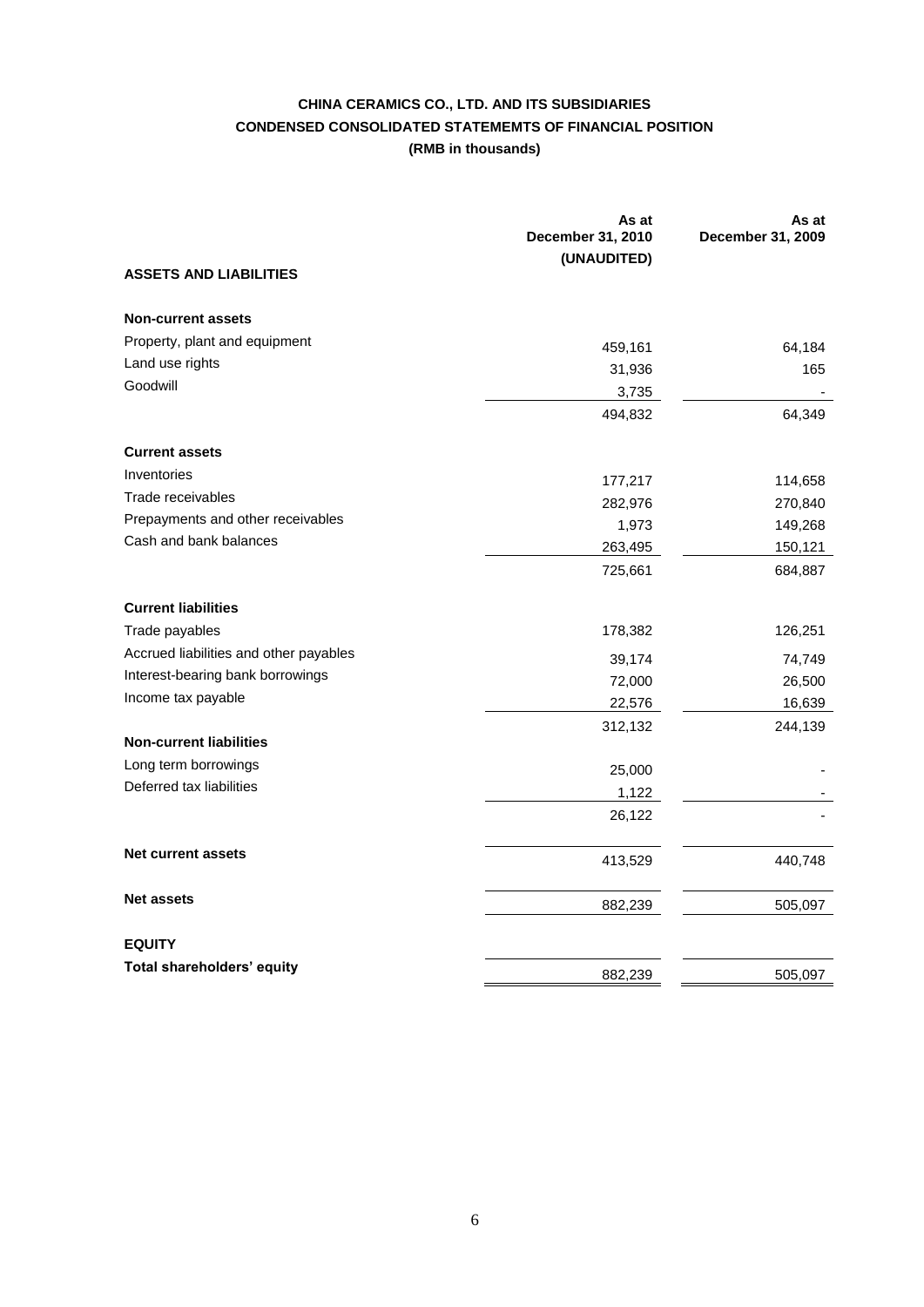#### **CHINA CERAMICS CO., LTD. AND ITS SUBSIDIARIES CONDENSED CONSOLIDATED STATEMENTS OF COMPREHENSIVE INCOME (RMB in thousands, except EPS and share data)**

|                                      | Three months ended |                  | Year ended      |                 |                 |
|--------------------------------------|--------------------|------------------|-----------------|-----------------|-----------------|
|                                      | <b>December</b>    | <b>September</b> | <b>December</b> | <b>December</b> | <b>December</b> |
|                                      | 31                 | 30               | 31              | 31              | 31              |
|                                      | 2010               | 2010             | 2009            | 2010            | 2009            |
|                                      | (Unaudited)        | (Unaudited)      | (Unaudited)     | (Unaudited)     |                 |
| Revenue                              | 273,050            | 294,088          | 219,716         | 1,068,551       | 835,747         |
| <b>Cost of Sales</b>                 | (181, 553)         | (200, 724)       | (148, 043)      | (729,576)       | (582,530)       |
| Gross profit                         | 91,497             | 93,364           | 71,673          | 338,975         | 253,217         |
| Selling and distribution expenses    | (2, 444)           | (1,738)          | (1,889)         | (7, 176)        | (6, 912)        |
| Administrative expenses              | (6, 498)           | (7,268)          | (2,679)         | (25, 524)       | (10,088)        |
| Finance costs                        | (1, 544)           | (1,652)          | (430)           | (6, 170)        | (1, 375)        |
| Merger costs                         |                    |                  | (26, 429)       |                 | (26, 429)       |
| Other income                         | 1,045              | 2,649            | 2,307           | 3,966           | 3,735           |
| Profit before taxation               | 82,056             | 85,355           | 42,553          | 304,071         | 212,148         |
| Income tax expense                   | (21, 549)          | (22,099)         | (16, 639)       | (78,597)        | (59,287)        |
| Net Profit for the period            | 60,507             | 63,256           | 25,914          | 225,474         | 152,861         |
| Attributable to:                     |                    |                  |                 |                 |                 |
| Shareholders of the Company          |                    |                  |                 |                 |                 |
| EPS-Basic                            | 3.71               | 5.69             | 3.36            | 16.96           | 24.47           |
| <b>EPS-Diluted</b>                   | 3.71               | 5.69             | 3.03            | 16.96           | 23.65           |
| Shares used in calculating basic EPS |                    |                  |                 |                 |                 |
| Basic                                | 16,287,698         | 11,124,593       | 7,713,538       | 13,292,189      | 6,246,820       |
| <b>Diluted</b>                       | 16,287,698         | 11,124,593       | 8,557,205       | 13,292,189      | 6,462,424       |

## **CHINA CERAMICS CO., LTD. AND ITS SUBSIDIARIES SALES VOLUME AND AVERAGE SELLING PRICE**

|                                                       | Three months ended |                  |                 | Year ended      |                 |
|-------------------------------------------------------|--------------------|------------------|-----------------|-----------------|-----------------|
|                                                       | <b>December</b>    | <b>September</b> | <b>December</b> | <b>December</b> | <b>December</b> |
|                                                       | 31<br>2010         | 30<br>2010       | 31<br>2009      | -31<br>2010     | 31<br>2009      |
| Sales volume (square meters)<br>Average Selling Price | 10.110.484         | 11.359.920       | 8.569.919       | 40,899,720      | 33.597.744      |
| (in RMB/square meter)                                 | 27.0               | 25.9             | 25.6            | 26.1            | 24.9            |
| <b>Average Selling Price</b><br>(in USD/square meter) | 4.2                | 3.8              | 3.8             | 3.9             | 3.6             |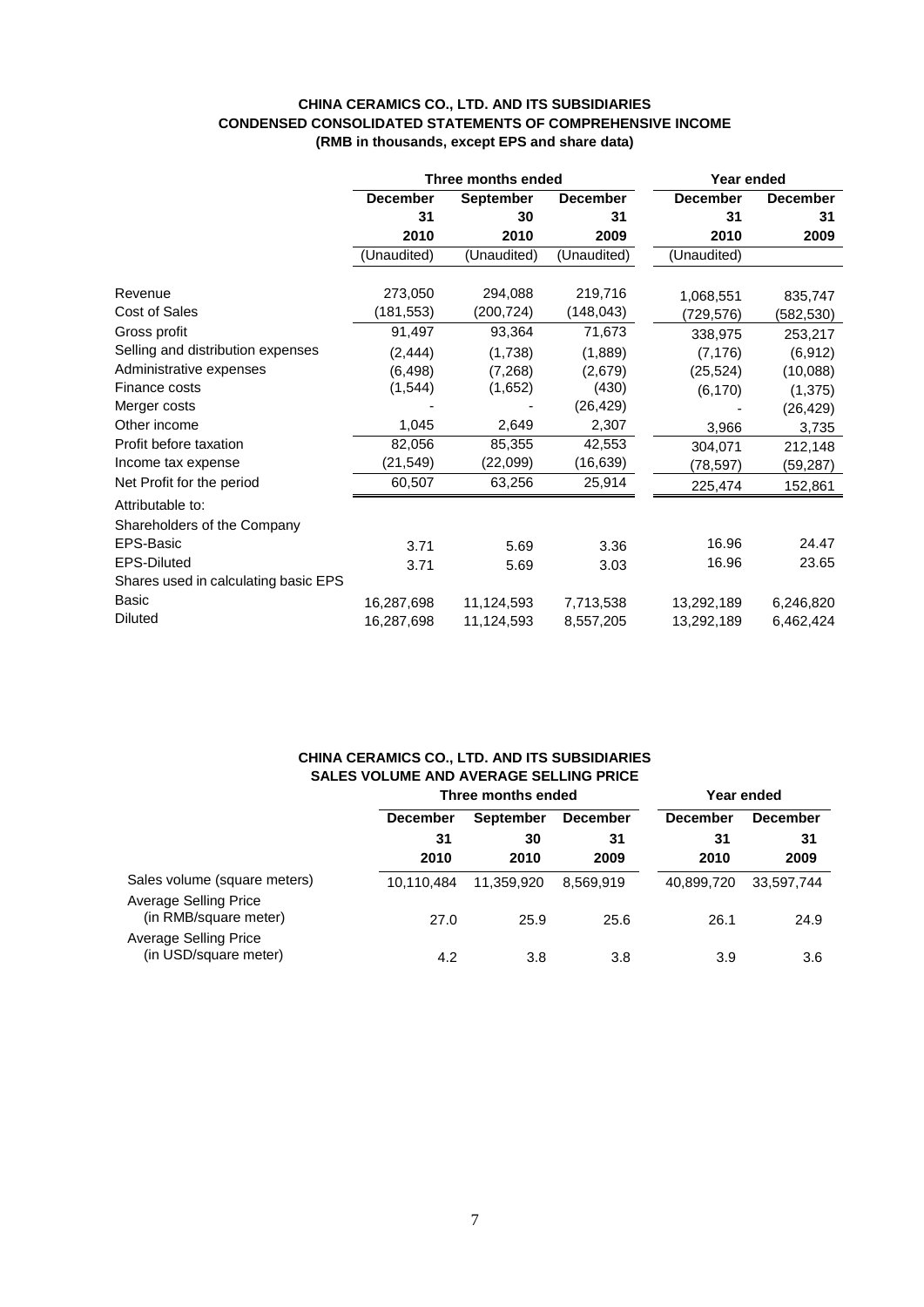## **CHINA CERAMICS CO., LTD. AND ITS SUBSIDIARIES CONDENSED CONSOLIDATED STATEMENTS OF CASH FLOWS**

## **(RMB in thousands)**

|                                                  | Three months ended |                  | Year ended      |                 |                 |
|--------------------------------------------------|--------------------|------------------|-----------------|-----------------|-----------------|
|                                                  | <b>December</b>    | <b>September</b> | <b>December</b> | <b>December</b> | <b>December</b> |
|                                                  | 31                 | 30               | 31              | 31              | 31              |
|                                                  | 2010               | 2010             | 2009            | 2010            | 2009            |
|                                                  | (Unaudited)        | (Unaudited)      | (Unaudited)     | (Unaudited)     |                 |
| Cash flows from operating activities             |                    |                  |                 |                 |                 |
| Profit before taxation                           | 82,056             | 85,355           | 42,553          | 304,071         | 212,148         |
| Adjustments for                                  |                    |                  |                 |                 |                 |
| Amortization of land use rights                  | 167                | 168              |                 | 668             | 3               |
| Depreciation of property, plant                  |                    |                  |                 |                 |                 |
| and equipment                                    | 8,528              | 8,182            | 3,798           | 30,195          | 15,628          |
| Gain on disposal of property,                    |                    |                  |                 |                 |                 |
| plant and equipment                              | (128)              | (219)            | (328)           | (485)           | (328)           |
| Merger costs by share-based payment              |                    |                  | 14,100          |                 | 14,100          |
| Finance costs                                    | 1,544              | 1,652            | 446             | 6,170           | 1,375           |
| Interest income                                  | (93)               | (53)             | (159)           | (377)           | (402)           |
| Operating profit before working capital          |                    |                  |                 |                 |                 |
| changes                                          | 92,074             | 95,085           | 60,410          | 340,242         | 242,524         |
| (Increase)/decrease in inventories               | (26, 995)          | 2,626            | (12, 330)       | (51,086)        | 16,904          |
| (Increase)/decrease in trade<br>receivables      | 82,141             | (26, 997)        | 20,387          | (12, 136)       | (74, 992)       |
| (Increase)/decrease in other                     |                    |                  |                 |                 |                 |
| Receivables and prepayments                      | (1, 135)           | 906              | 520             | 2,311           | 70              |
| Increase/(decrease) in trade payables            | 20,582             | (11, 971)        | 6,341           | 40,578          | 31,956          |
| Increase/(decrease) in accrued                   |                    |                  |                 |                 |                 |
| liabilities and other payables                   | (51, 557)          | 27,166           | (5,682)         | (36, 803)       | (7,686)         |
| Cash generated from operations                   | 115,110            | 86,815           | 69,646          | 283,106         | 208,776         |
| Interest paid                                    | (1, 544)           | (1,652)          | (446)           | (6, 170)        | (1, 375)        |
| Income tax paid                                  | (23, 014)          | (18, 548)        | (17, 668)       | (72, 695)       | (47, 781)       |
|                                                  |                    |                  |                 |                 |                 |
| Net cash generated from                          |                    |                  |                 |                 |                 |
| operating activities                             | 90,552             | 66,615           | 51,532          | 204,241         | 159,620         |
|                                                  |                    |                  |                 |                 |                 |
| Cash flows from investing activities             |                    |                  |                 |                 |                 |
| Proceed from disposal of property,               |                    |                  |                 |                 |                 |
| plant and equipment                              | 936                | 1,382            | 729             | 4,092           | 729             |
| Acquisition of property, plant and               |                    |                  |                 |                 |                 |
| equipment                                        | (26, 441)          | (89, 512)        | (7, 339)        | (222, 246)      | (8,041)         |
| Interest received                                | 93                 | 53               | 159             | 377             | 402             |
| Prepayment for the Gaoan facility<br>acquisition |                    |                  | (145, 384)      |                 | (145, 384)      |
| Acquisition of subsidiary, net of cash           |                    |                  |                 |                 |                 |
| acquired                                         |                    |                  |                 | (36, 311)       |                 |
|                                                  |                    |                  |                 |                 |                 |
| Net cash used in investing activities            | (25, 412)          | (88,077)         | (151, 835)      | (254, 088)      | (152, 294)      |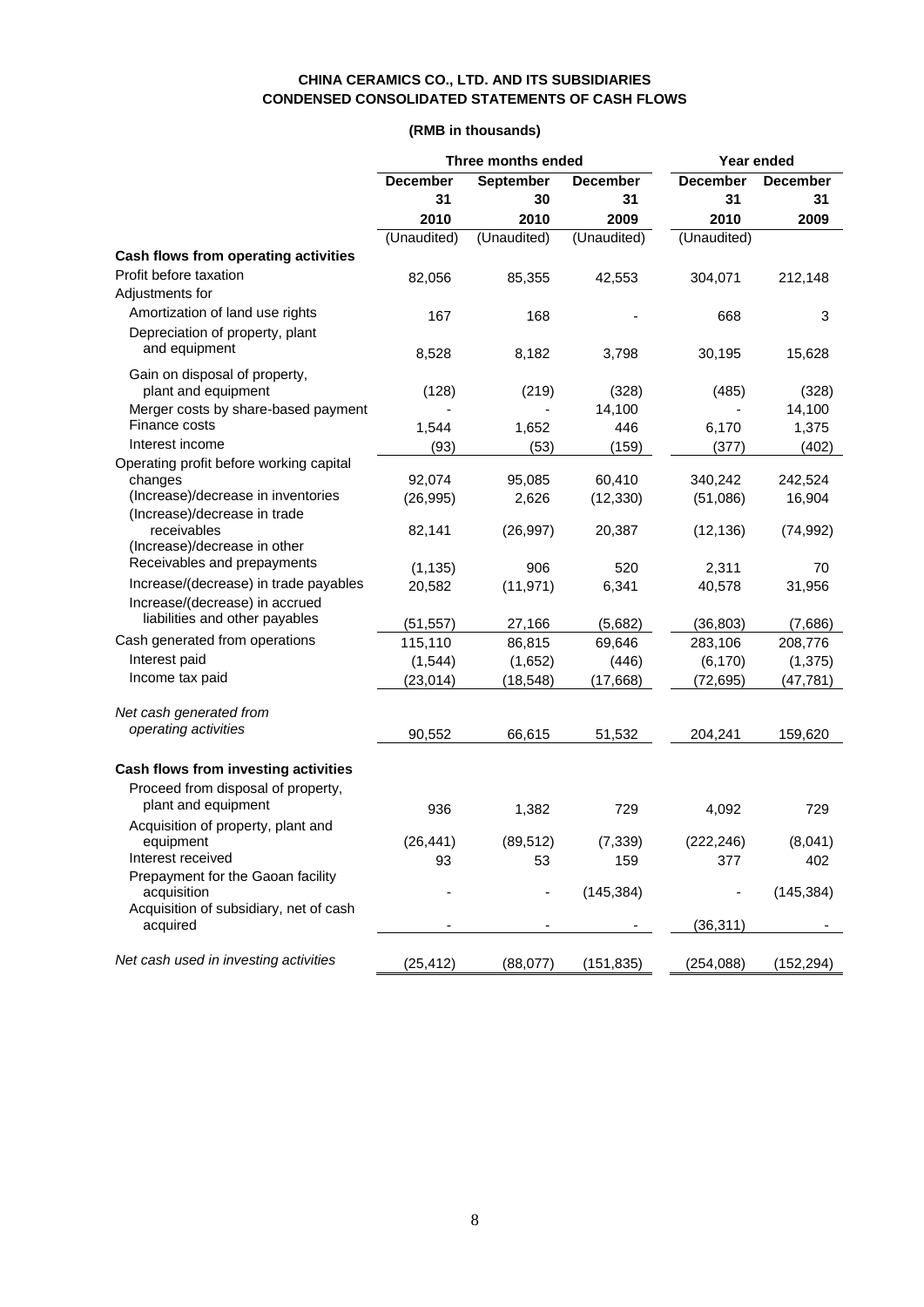## **CHINA CERAMICS CO., LTD. AND ITS SUBSIDIARIES CONDENSED CONSOLIDATED STATEMENTS OF CASH FLOWS (Continued)**

## **(RMB in thousands)**

|                                                                | <b>Three months ended</b> |             |                 | Year ended      |                 |  |
|----------------------------------------------------------------|---------------------------|-------------|-----------------|-----------------|-----------------|--|
|                                                                | <b>December</b>           | September   | <b>December</b> | <b>December</b> | <b>December</b> |  |
|                                                                | 31                        | 30          | 31              | 31              | 31              |  |
|                                                                | 2010                      | 2010        | 2009            | 2010            | 2009            |  |
|                                                                | (Unaudited)               | (Unaudited) | (Unaudited)     | (Unaudited)     |                 |  |
| Cash flows from financing activities                           |                           |             |                 |                 |                 |  |
| Bank borrowings obtained                                       |                           | 35,800      |                 | 72,700          | 42,300          |  |
| Repayment of short-term loans                                  | (2,700)                   | (40, 800)   | (8,000)         | (62, 200)       | (28, 100)       |  |
| Cash acquired in reverse                                       |                           |             |                 |                 |                 |  |
| recapitalization                                               |                           |             | 104,491         |                 | 104,491         |  |
| Payment of underwriter fee                                     |                           |             | (8,500)         |                 | (8,500)         |  |
| Advances from a director<br>Proceeds from issuance of ordinary |                           |             |                 |                 | 3,364           |  |
| shares                                                         | 159,551                   |             |                 | 159,551         | $0^*$           |  |
| Purchase of warrants                                           |                           |             |                 | (6, 803)        |                 |  |
| Dividend paid                                                  |                           |             |                 |                 | (22, 455)       |  |
| Net cash generated from /(used in)                             |                           |             |                 |                 |                 |  |
| financing activities                                           | 156,851                   | (5,000)     | 87,991          | 163,248         | 91,100          |  |
| Net increase(decrease)                                         |                           |             |                 |                 |                 |  |
| in cash and cash equivalents                                   | 221,991                   | (26, 462)   | (12, 312)       | 113,401         | 98,426          |  |
| Cash and cash equivalents,<br>beginning of period              | 41,478                    | 67,986      | 162,344         | 150,121         | 51,606          |  |
| Effect of foreign exchange rate<br>differences                 | 26                        | (46)        | 89              | (27)            | 89              |  |
| Cash and cash equivalents,<br>end of period                    | 263.495                   | 41,478      | 150,121         | 263,495         | 150,121         |  |
|                                                                |                           |             |                 |                 |                 |  |

\* Amount less than RMB 1,000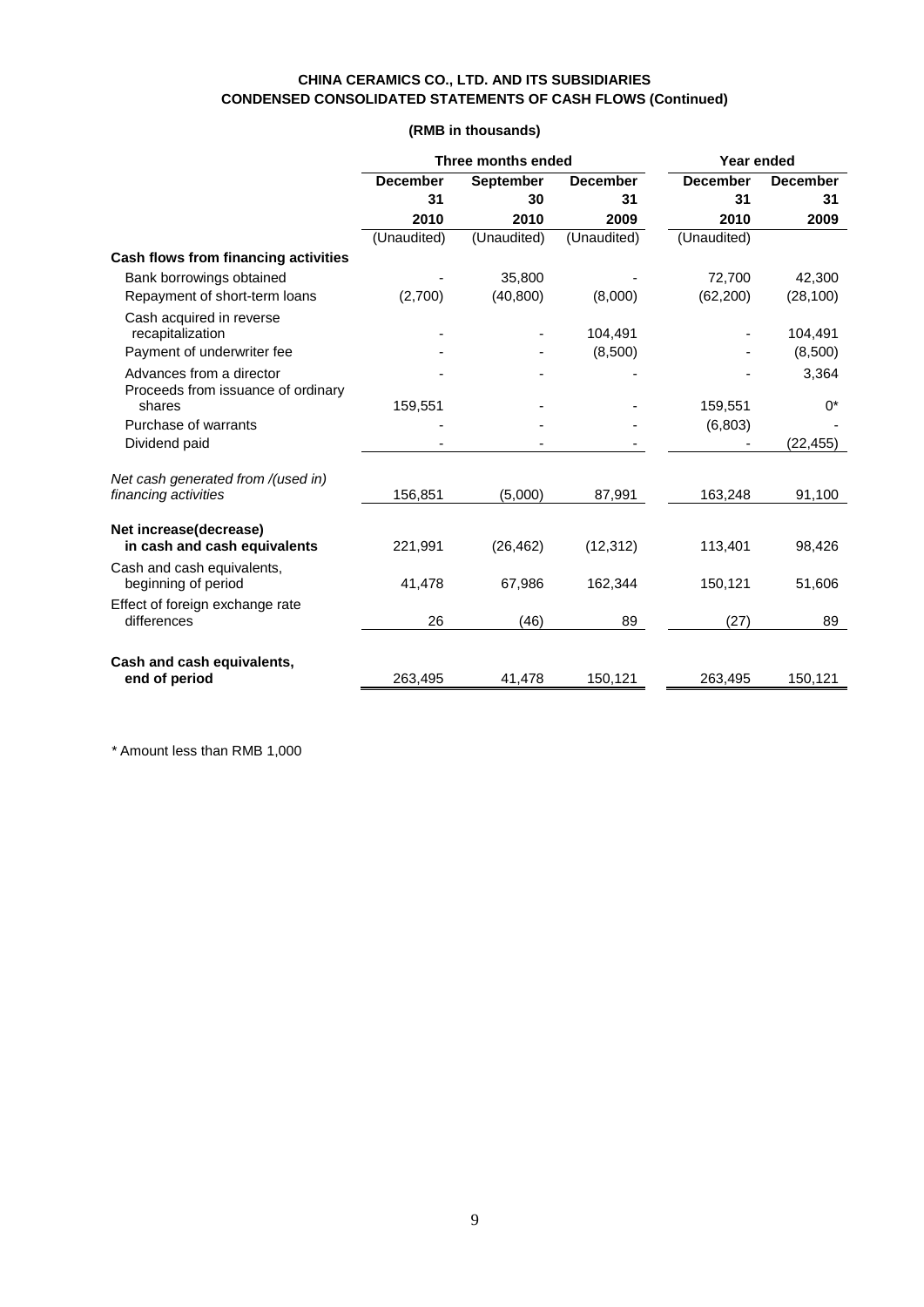#### **CHINA CERAMICS CO., LTD. AND ITS SUBSIDIARIES UNAUDITED CONDENSED CONSOLIDATED STATEMENT OF FINANCIAL POSITION (U.S Dollar in thousands)**

**As at** 

|                                        | December 31, 2010 |
|----------------------------------------|-------------------|
| <b>ASSETS AND LIABILITIES</b>          |                   |
| <b>Non-current assets</b>              |                   |
| Property, plant and equipment          | 69,570            |
| Land use rights                        | 4,839             |
| Goodwill                               | 566               |
|                                        | 74,975            |
| <b>Current assets</b>                  |                   |
| Inventories                            | 26,851            |
| Trade receivables                      | 42,875            |
| Prepayments and other receivables      | 299               |
| Cash and bank balances                 | 39,923            |
|                                        | 109,948           |
| <b>Current liabilities</b>             |                   |
| Trade payables                         | 27,028            |
| Accrued liabilities and other payables | 5,935             |
| Interest-bearing bank borrowings       | 10,909            |
| Income tax payable                     | 3,421             |
| <b>Non-current liabilities</b>         | 47,293            |
| Long term borrowings                   | 3,788             |
| Deferred tax liabilities               | 170               |
|                                        | 3,958             |
| <b>Net current assets</b>              | 62,655            |
|                                        |                   |
| <b>Net assets</b>                      | 133,672           |
| <b>EQUITY</b>                          |                   |
| Total shareholders' equity             | 133,672           |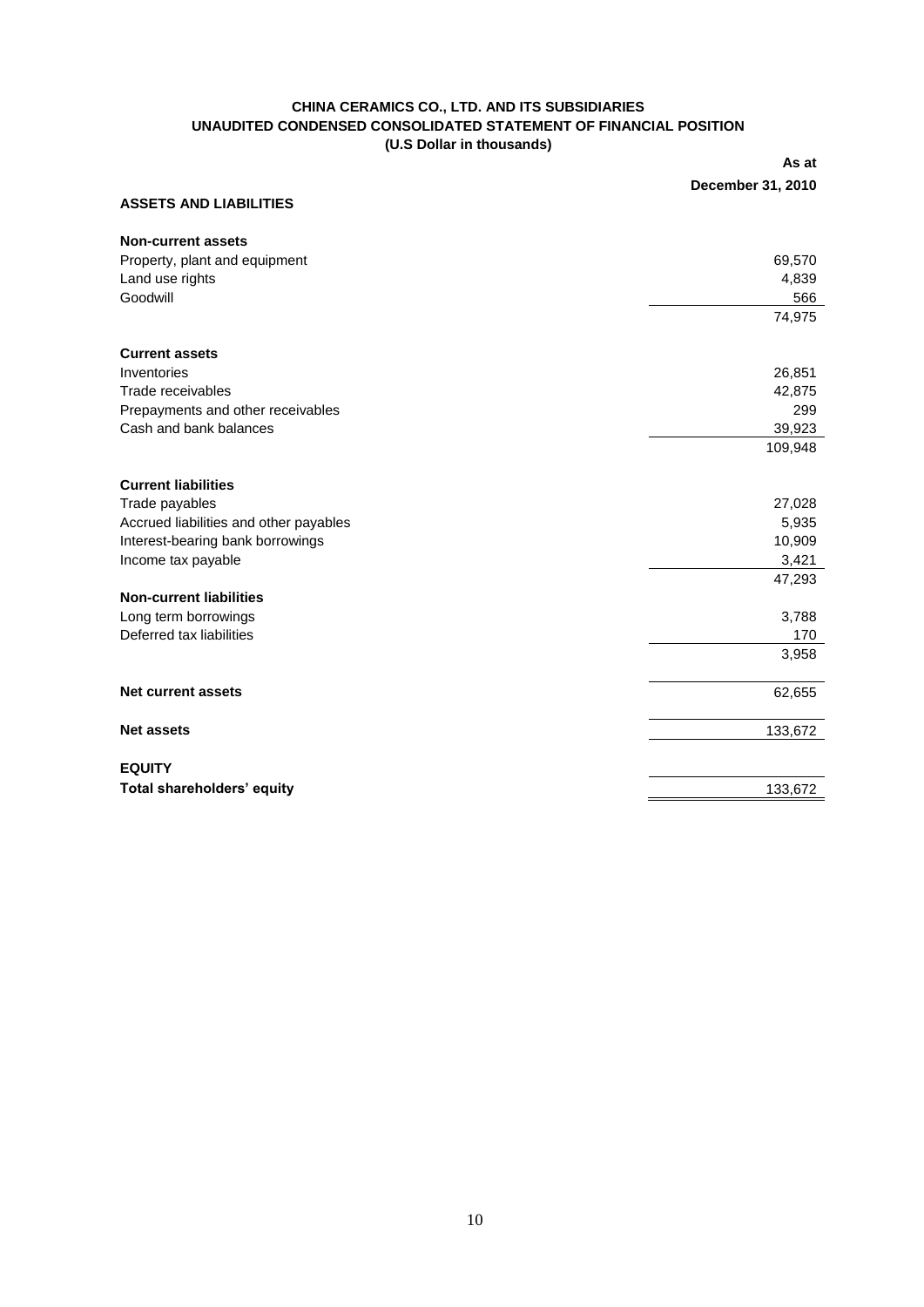## **CHINA CERAMICS CO., LTD. AND ITS SUBSIDIARIES UNAUDITED CONDENSED CONSOLIDATED STATEMENTS OF COMPREHENSIVE INCOME (U.S Dollar in thousands, except EPS and share data)**

|                                                 |                 | Three months ended |                 |  |
|-------------------------------------------------|-----------------|--------------------|-----------------|--|
|                                                 | <b>December</b> | <b>September</b>   | <b>December</b> |  |
|                                                 | 31              | 30                 | 31              |  |
|                                                 | 2010            | 2010               | 2010            |  |
| Revenue                                         | 42,474          | 43,342             | 159,178         |  |
| Cost of Sales                                   | (28,284)        | (29,584)           | (108,682)       |  |
| Gross profit                                    | 14,190          | 13,758             | 50,496          |  |
| Selling and distribution expenses               | (375)           | (256)              | (1,069)         |  |
| Administrative expenses                         | (1,011)         | (1,071)            | (3,802)         |  |
| Finance costs                                   | (240)           | (244)              | (919)           |  |
| Other income                                    | 162             | 389                | 591             |  |
| Profit before taxation                          | 12,726          | 12,576             | 45,297          |  |
| Income tax expense                              | (3,339)         | (3,256)            | (11,708)        |  |
| Net Profit for the period                       | 9,387           | 9,320              | 33,589          |  |
| Attributable to:<br>Shareholders of the Company |                 |                    |                 |  |
| EPS-Basic                                       | 0.58            | 0.84               | 2.53            |  |
| <b>EPS-Diluted</b>                              | 0.58            | 0.84               | 2.53            |  |
| Shares used in calculating basic EPS            |                 |                    |                 |  |
| EPS-Basic                                       | 16,287,698      | 11,124,593         | 13,292,189      |  |
| <b>EPS-Diluted</b>                              | 16,287,698      | 11,124,593         | 13,292,189      |  |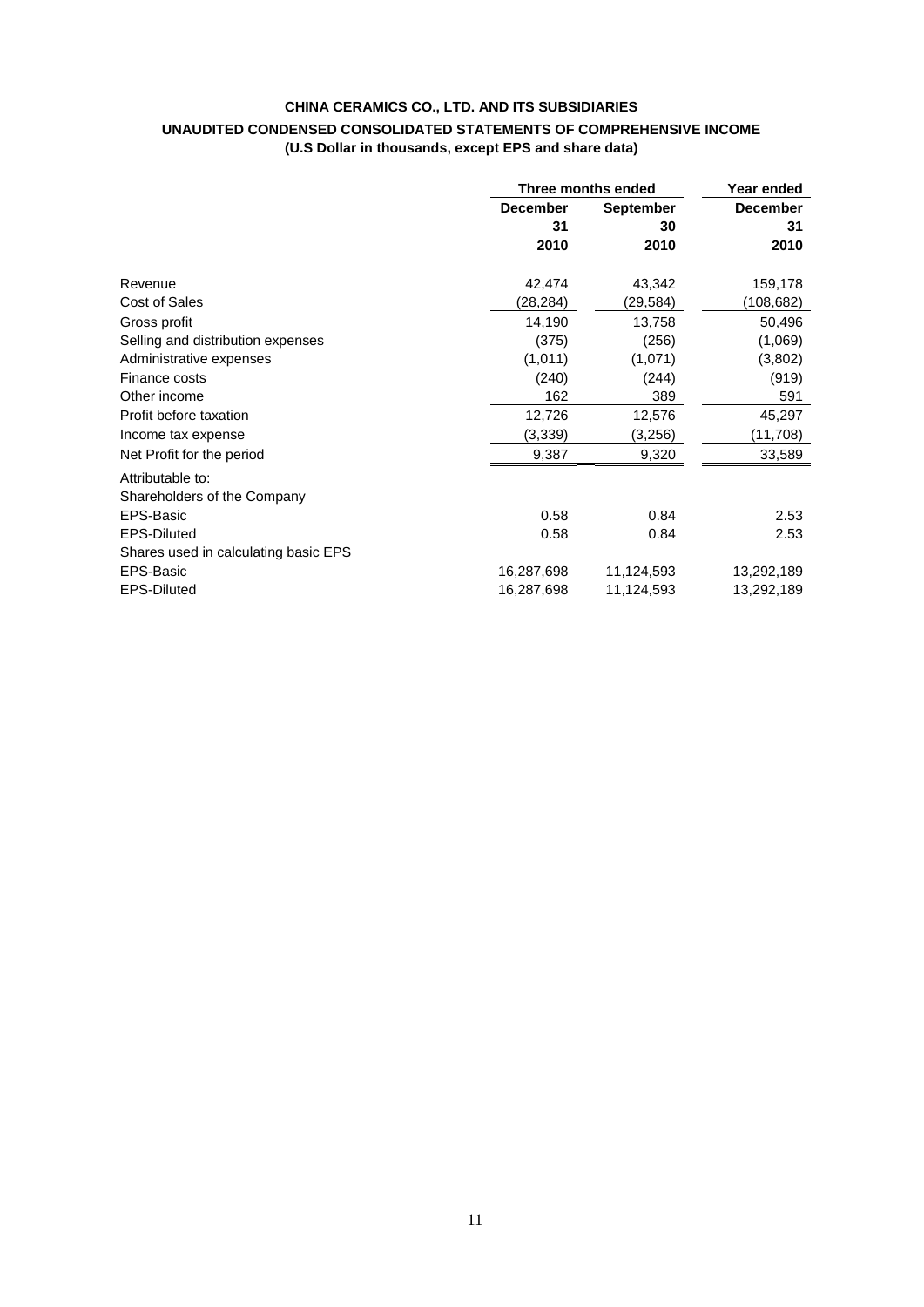## **CHINA CERAMICS CO., LTD. AND ITS SUBSIDIARIES UNAUDITED CONDENSED CONSOLIDATED STATEMENTS OF CASH FLOWS (U.S Dollar in thousands)**

|                                                              | Three months ended                  | Year ended |                 |
|--------------------------------------------------------------|-------------------------------------|------------|-----------------|
|                                                              | <b>December</b><br><b>September</b> |            | <b>December</b> |
|                                                              | 31                                  | 30         | 31              |
|                                                              | 2010                                | 2010       | 2010            |
| Cash flows from operating activities                         |                                     |            |                 |
| Profit before taxation                                       | 12,726                              | 12,576     | 45,297          |
| Adjustments for                                              |                                     |            |                 |
| Amortization of land use rights                              | 27                                  | 24         | 100             |
| Depreciation of property, plant and equipment                | 1,319                               | 1,208      | 4,498           |
| Gain on disposal of property, plant and equipment            | (20)                                | (32)       | (72)            |
| Finance costs                                                | 240                                 | 244        | 919             |
| Interest income                                              | (14)                                | (8)        | (56)            |
| Operating profit before working capital changes              | 14,278                              | 14,012     | 50,686          |
| (Increase)/decrease in inventories                           | (4,076)                             | 370        | (7,610)         |
| (Increase)/decrease in trade receivables                     | 12,023                              | (3,999)    | (1,808)         |
| (Increase)/decrease in other receivables and prepayments     | (162)                               | 135        | 344             |
| Increase/(decrease) in trade payables                        | 3,111                               | (1,737)    | 6,045           |
| Increase(decrease) in accrued liabilities and other payables | (7,646)                             | 3,978      | (5, 482)        |
| Cash generated from operations                               | 17,528                              | 12,759     | 42,175          |
| Interest paid                                                | (240)                               | (244)      | (919)           |
| Income tax paid                                              | (3, 541)                            | (2,739)    | (10, 829)       |
| Net cash generated from operating activities                 | 13,747                              | 9,776      | 30,427          |
| Cash flows from investing activities                         |                                     |            |                 |
| Proceed from disposal of property, plant and equipment       | 147                                 | 204        | 610             |
| Acquisition of property, plant and equipment                 | (4, 381)                            | (13, 193)  | (33, 107)       |
| Interest received                                            | 14                                  | 8          | 56              |
| Acquisition of subsidiary, net of cash acquired              |                                     |            | (5,318)         |
| Net cash used in investing activities                        | (4,220)                             | (12, 981)  | (37, 759)       |